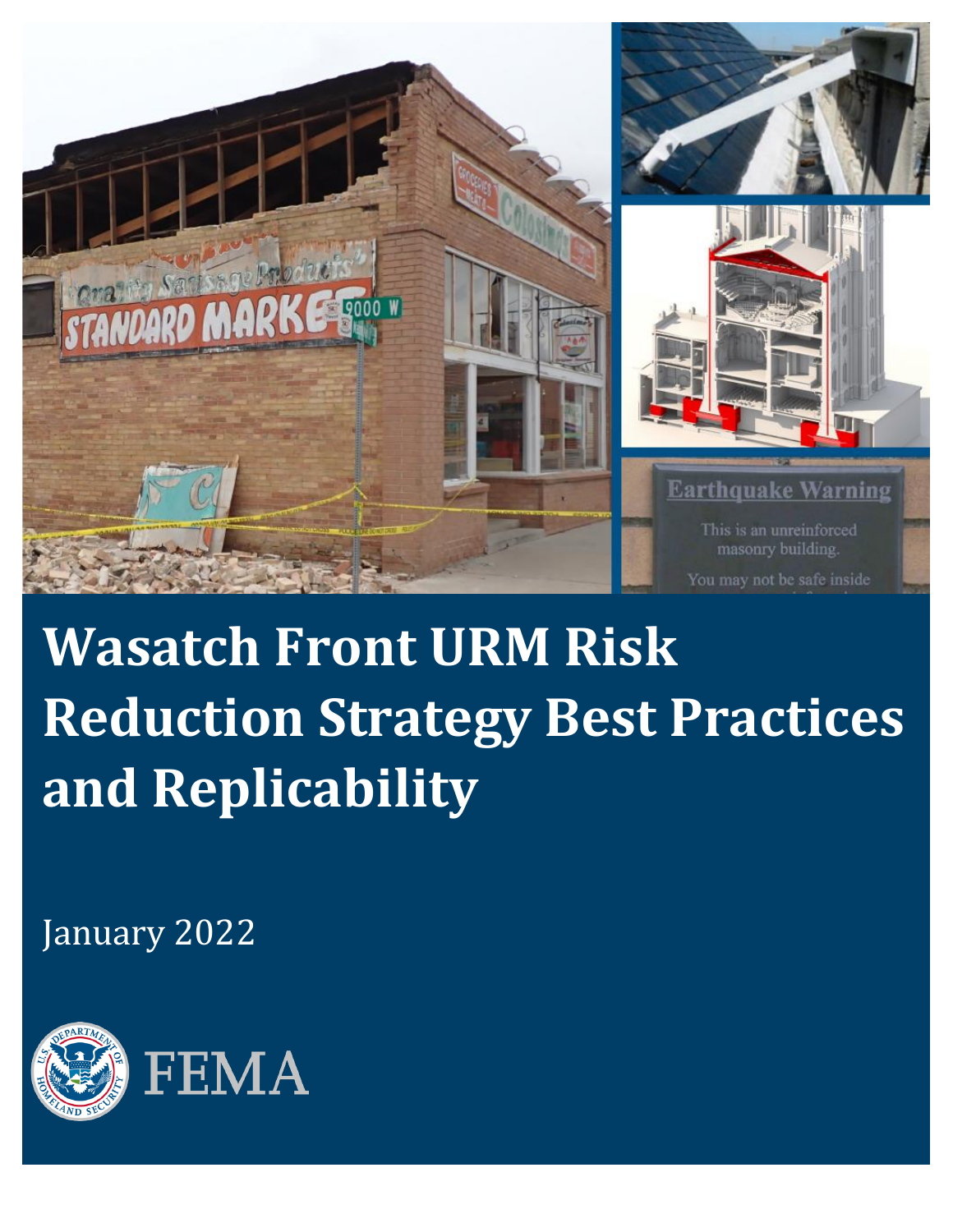#### **NOTICE**

Any opinions, findings, conclusions, or recommendations expressed in this publication do not necessarily reflect the views of the Utah Division of Emergency Management (DEM), the Department of Homeland Security (DHS), the Federal Emergency Management Agency (FEMA), or any other organization listed in this document. Additionally, neither DEM, DHS, FEMA, other organizations, nor any of their employees make any warranty, expressed or implied, nor assumes any legal liability or responsibility for the accuracy, completeness, or usefulness of any information, product, or process included in this document. Users of information from this document assume all liability arising from such use. The contents of this document do not have the force and effect of law and are not meant to bind the public in any way.

Cover image – Starting top left, in clockwise order: (1) Salt Lake Temple base isolation retrofit; (2) commercial building damaged during 2020 magnitude 5.7 Magna, Utah, earthquake; (3) close-up of parapet bracing; and (4) earthquake warning placard.

Photo credits - (1) [Salt Lake Temple;](https://www.churchofjesuschrist.org/church/news/take-a-look-at-the-project-renderings-for-the-salt-lake-temple-renovation?lang=eng) (2) [building damage;](https://geodata.geology.utah.gov/pages/search.php?search=%21collection609+&k=&modal=&display=thumbs&order_by=collection&offset=240&per_page=240&archive=&sort=ASC&restypes=&recentdaylimit=&foredit=&go=next&offset=480) (3) [parapet bracing;](https://www.fema.gov/media-library-data/1398197749343-db3ae43ef771e639c16636a48209926e/FEMA_E-74_Reducing_the_Risks_of_Nonstructural_Earthquake_Damage.pdf) and (4) warning [placard.](https://uthazardmitigation.files.wordpress.com/2012/12/killer_buildings.pdf)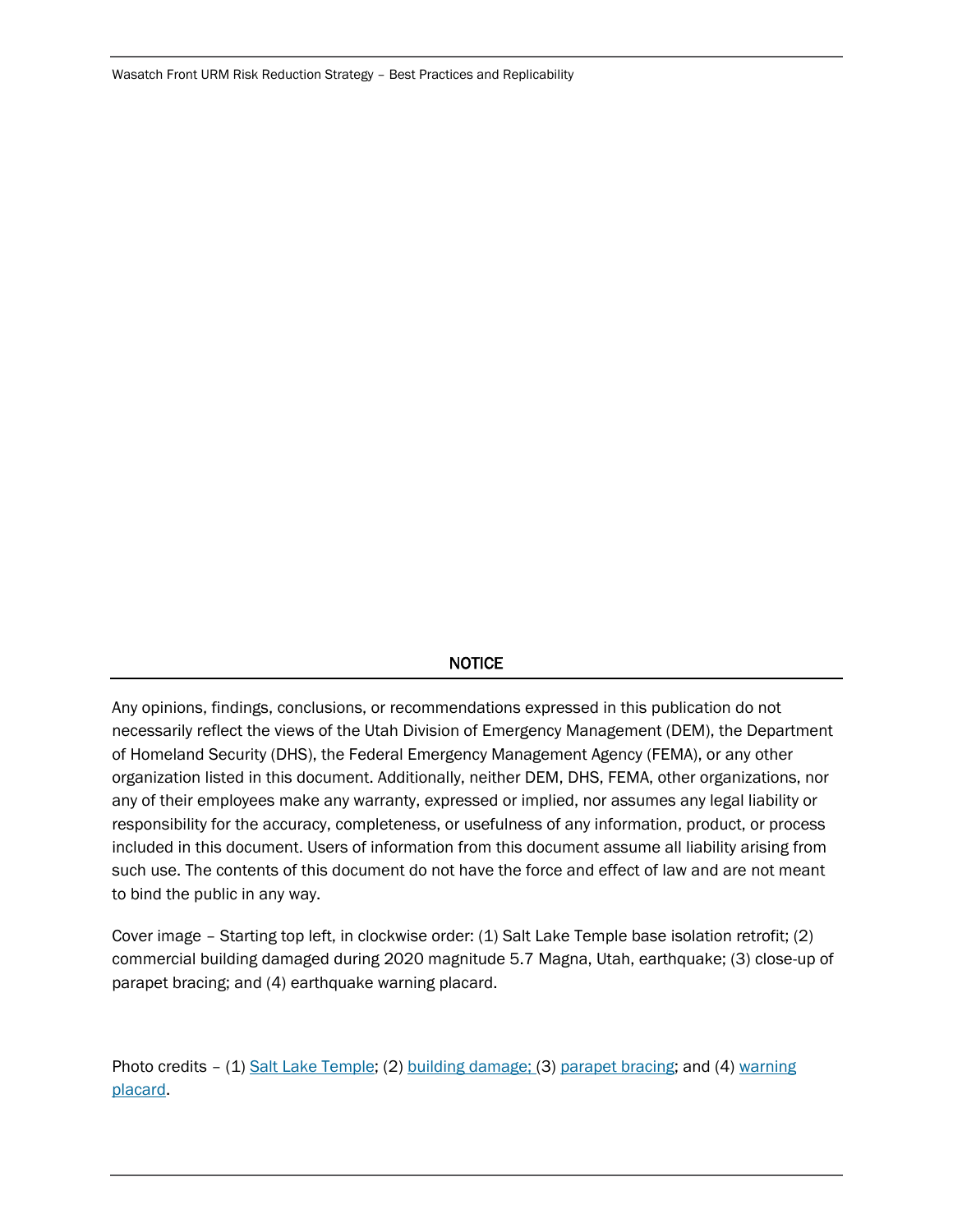### **Table of Contents**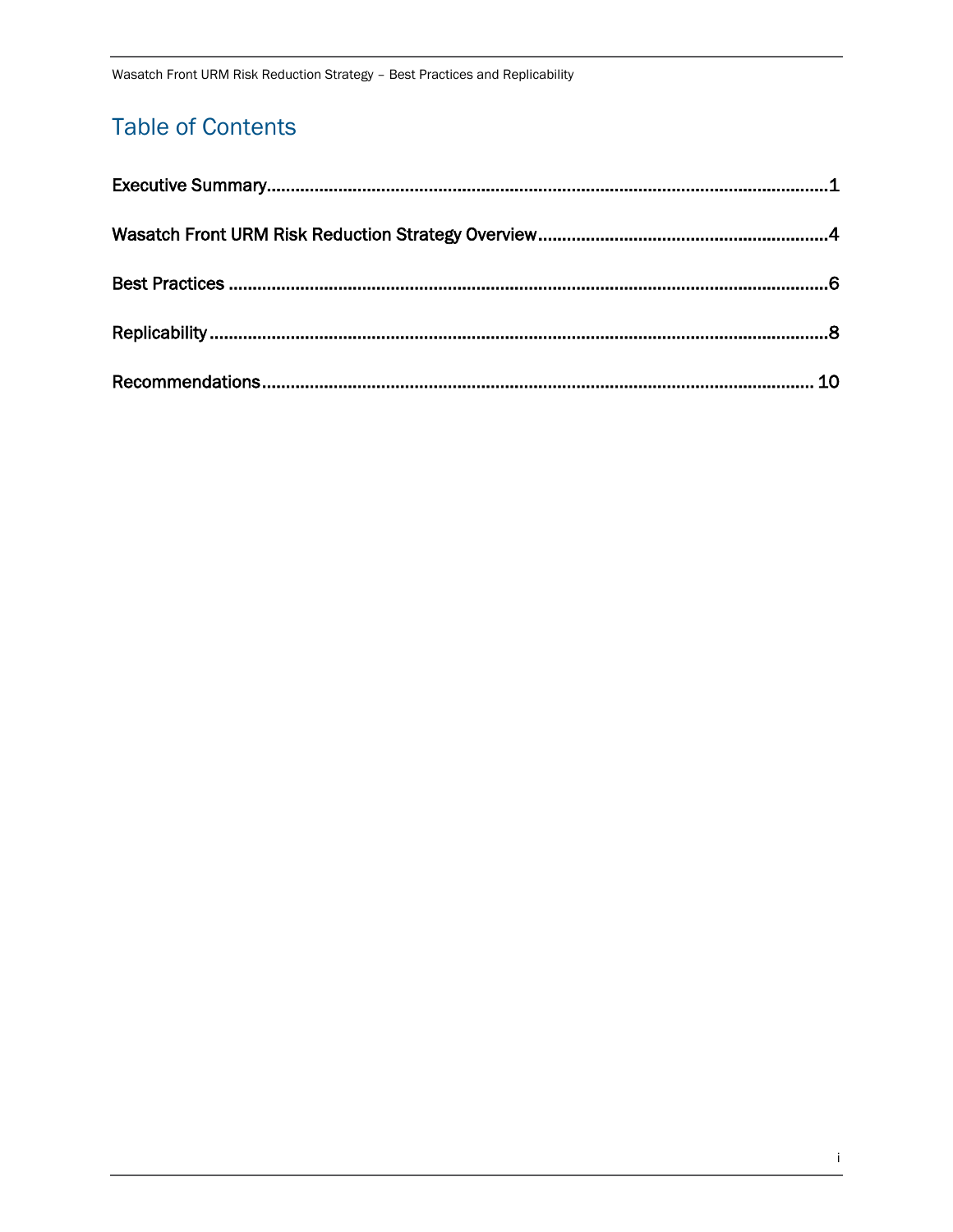### <span id="page-3-0"></span>Executive Summary

Th[e Wasatch Front Unreinforced Masonry Risk Reduction Strategy](https://www.fema.gov/sites/default/files/documents/fema_wasatch-front-urm-risk-reduction-strategy.pdf) (the Strategy) provides Utah with a strategy to significantly reduce the risks posed by unreinforced masonry (URM) buildings across the Wasatch Front. This Strategy leverages resources and case studies from seismically vulnerable areas across the country. It was developed to be actionable, recommending best practices in identifying URM buildings, designing retrofits, and developing and implementing programs to significantly reduce URMs. While this Strategy was developed for communities across the Wasatch Front, being replicable across jurisdictions and hazards was a goal throughout the process.

FEMA, [Mitigation Framework Leadership Group \(MitFLG\)](https://www.fema.gov/emergency-managers/national-preparedness/frameworks/mitigation/mitflg) partners, and the state of Utah recognize the importance of mitigation in reducing exposure to future losses from disasters. The interagency [National Mitigation Investment Strategy](https://www.fema.gov/sites/default/files/2020-10/fema_national-mitigation-investment-strategy.pdf) (Investment Strategy) — published in July 2019 — was developed to help the nation be more intentional about setting resilience and mitigation investment priorities to benefit the whole community. Due to Utah's URM issues and its dedication to creating a solution, the Wasatch Front URM Risk Reduction Strategy was selected as a pilot project through the Investment Strategy. This project brings together local, state, and national experts to develop a mitigation strategy that highlights key concepts that drive risk reduction outcomes. By learning from Salt Lake City's successful previous investment in mitigation through [Fix the Bricks,](https://www.slc.gov/em/fix-the-bricks/) FEMA and Utah are collaborating to expand the investment in seismic mitigation, both across the Wasatch Front and nationally in other seismically active cities.

#### **Purpose**

This document is intended to support and guide the development of URM risk reduction programs across the United States by outlining best practices and transferability from the Wasatch Front. The best practices and transferability guidance can be used by state agencies and local governments to develop URM strategies, and by the MitFLG in the selection of future Investment Strategy pilot projects. Below are the highest-level best practices and recommendations; detailed descriptions of each can be found throughout the document.

#### Summary of Findings

The development of the Strategy identified several best practices that should be used when developing similar URM strategies or selecting future Investment Strategy projects. These identified best practices fall into one of several categories: 1) State and Local Support and Involvement; 2) Resources; 3) Willing Partners; and 4) Achievable Goals and Recommendations.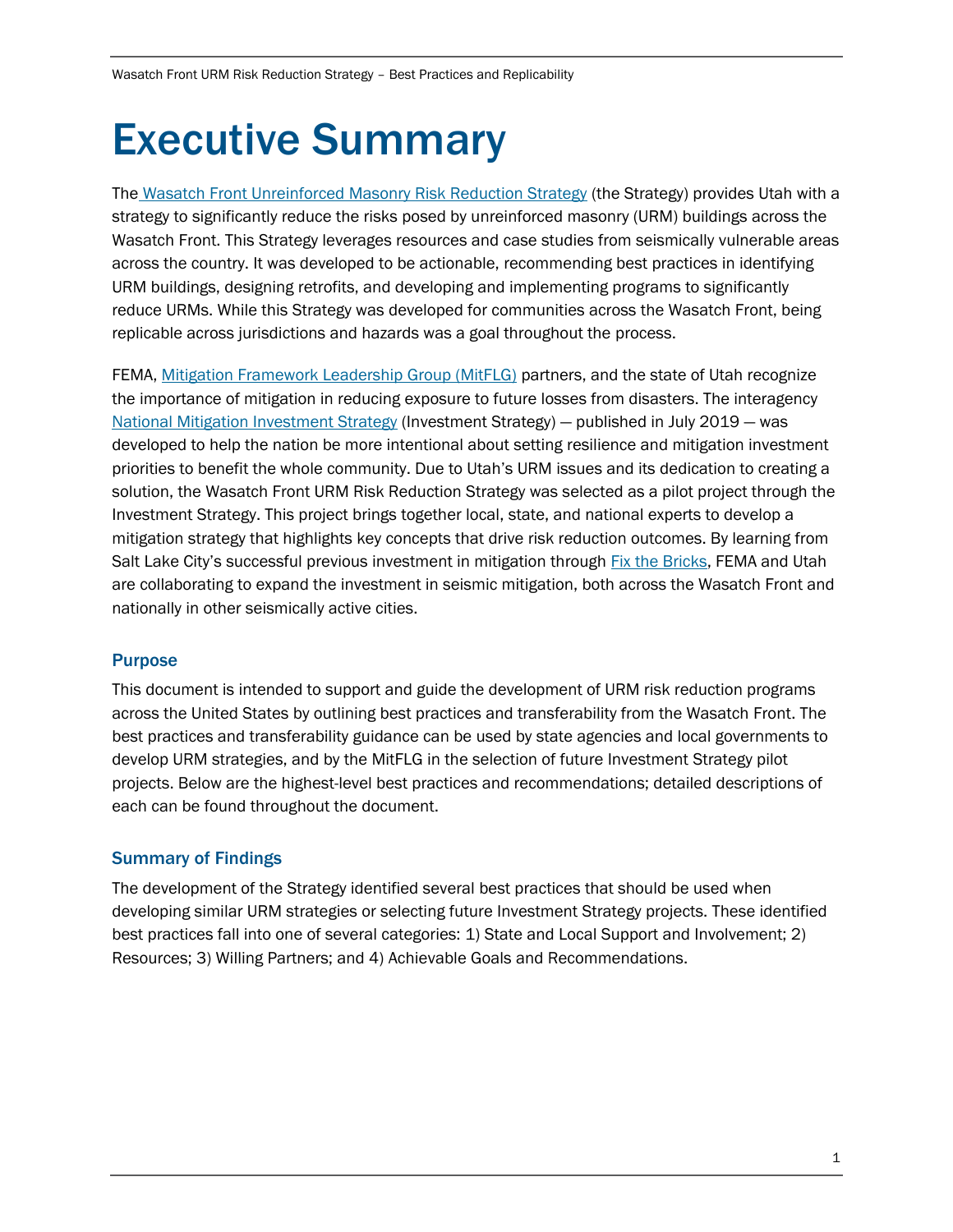#### Summary of Best Practices

- **EXECT** State and Local Support and Involvement The Wasatch Front Risk Reduction Strategy was developed at the request of the State of Utah Division of Emergency Management Director. Regional, State, and Local subject matter experts were empowered to drive the Strategy's development. *Best Practice – Empower, entrust, and support Regional, State, and Local experts in multiple sectors to influence strategy development.*
- **E** Resources The Strategy was funded by Federal Insurance and Mitigation Administration (FIMA) Leadership, FEMA Regional Mitigation Division Director, and Risk Analysis Branch Chief who included the work in their performance plans to help drive development. *Best Practice – Leadership engagement and accountability ensures prioritization.*
- **■** Willing Partners Strong pre-existing program-level working relationship between Federal, State, and Local partners including the Utah Seismic Safety Commission, Envision Utah, faith-based organizations, and private industry allowed for federal partners to meaningfully contribute. *Best Practice – Alignment of Federal, State, Local governments and faithbased, non-profit, and private industries establish synergies to advance and implement strategic efforts.*
- **EXECT** Achievable Goals and Recommendations Presents five achievable strategic goals broken down thematically around existing local goals and presented in the context of stakeholder drivers and barriers to action. *Best Practice – Generate achievable objectives that are measurable and implementable.*

The design and implementation of the Strategy is replicable across mitigation-related projects, and transferability has been considered to aid individuals and government entities by providing a set of considerations for assessing transferability.

#### Summary of Replicability Considerations

- Evaluate the administrative transferability for the Strategy to other State, Local, Tribal and Territorial locations. This effort is directly transferrable to other strategic risk reduction efforts. Many State, Local, and private sector partners participated in this effort which should be considered as a factor in achieving successful replicability.
- **Evaluate the administrative transferability to partnering federal agencies.** This effort directly aligns to other efforts related to building codes and earthquake resilience.
- Evaluate the transferability of the project to other mitigation types. The *Strategy* contains best practices related to promoting retrofits, considering equity, leveraging available natural hazard risk assessment tools, and utilizing data to inform decision making.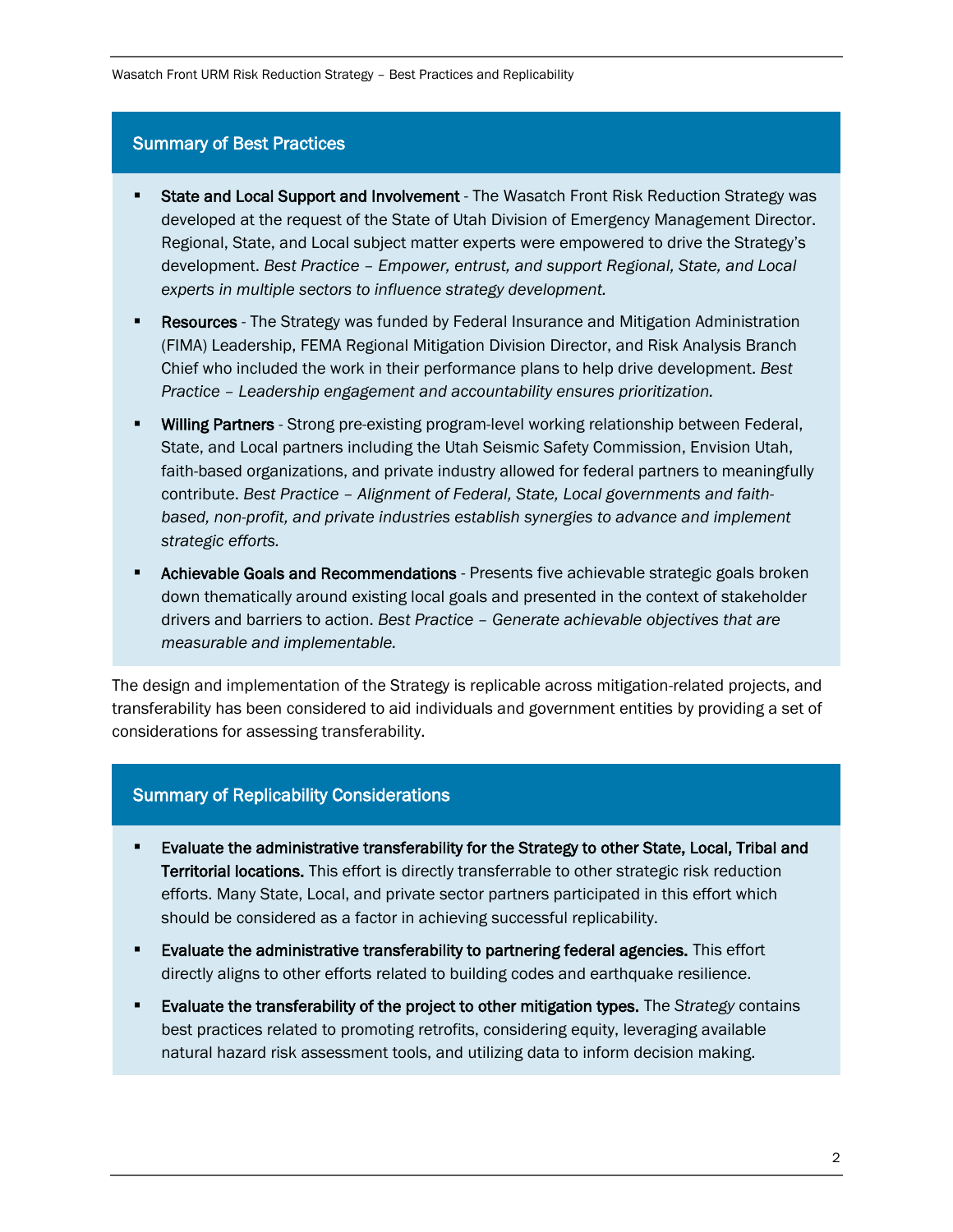Wasatch Front URM Risk Reduction Strategy – Best Practices and Replicability

Through the development of the Strategy, the team identified several recommendations that should be considered when applying the Strategy to other areas across the United States and for future projects that demonstrate the Investment Strategy. Recommendations fall into one of several categories: 1) Local Champion, 2) Federal Alignment, 3) Diverse Perspectives, 4) Cross-Jurisdictional Support, and 5) Appropriate Resource Support.

#### Summary of Recommendations

- **EXECT Local Champion** Empower individuals from State, Local, Tribal, and Territorial agencies, and organizations to lend their expertise to drive the development of risk reduction strategies.
- **Example 7 Federal Alignment** Utilize strong federal leads to keep the project moving forward in the event of multiple disasters which can reduce State/Local capacity, particularly in the early stages of the project. (In Utah, work was continued by FEMA staff during the COVID-19 pandemic, allowing the project to remain on track.)
- **EXECT:** Diverse Perspectives Elevate diverse perspectives and skillsets and encourage individual team members to meaningfully contribute throughout the project. Ask "Who is not at the table?"
- **Cross-Jurisdictional Support** Develop strong local buy-in to ensure project implementation. Local groups played a key role in the Strategy's development and will continue to be influential in its long-term success.
- **EXED Appropriate Resource Support** Ensure that either internal or contract resources are prepared to support the project scope. This includes ancillary needs like 508 compliance and incorporation of edits from FEMA External Affairs concurrence.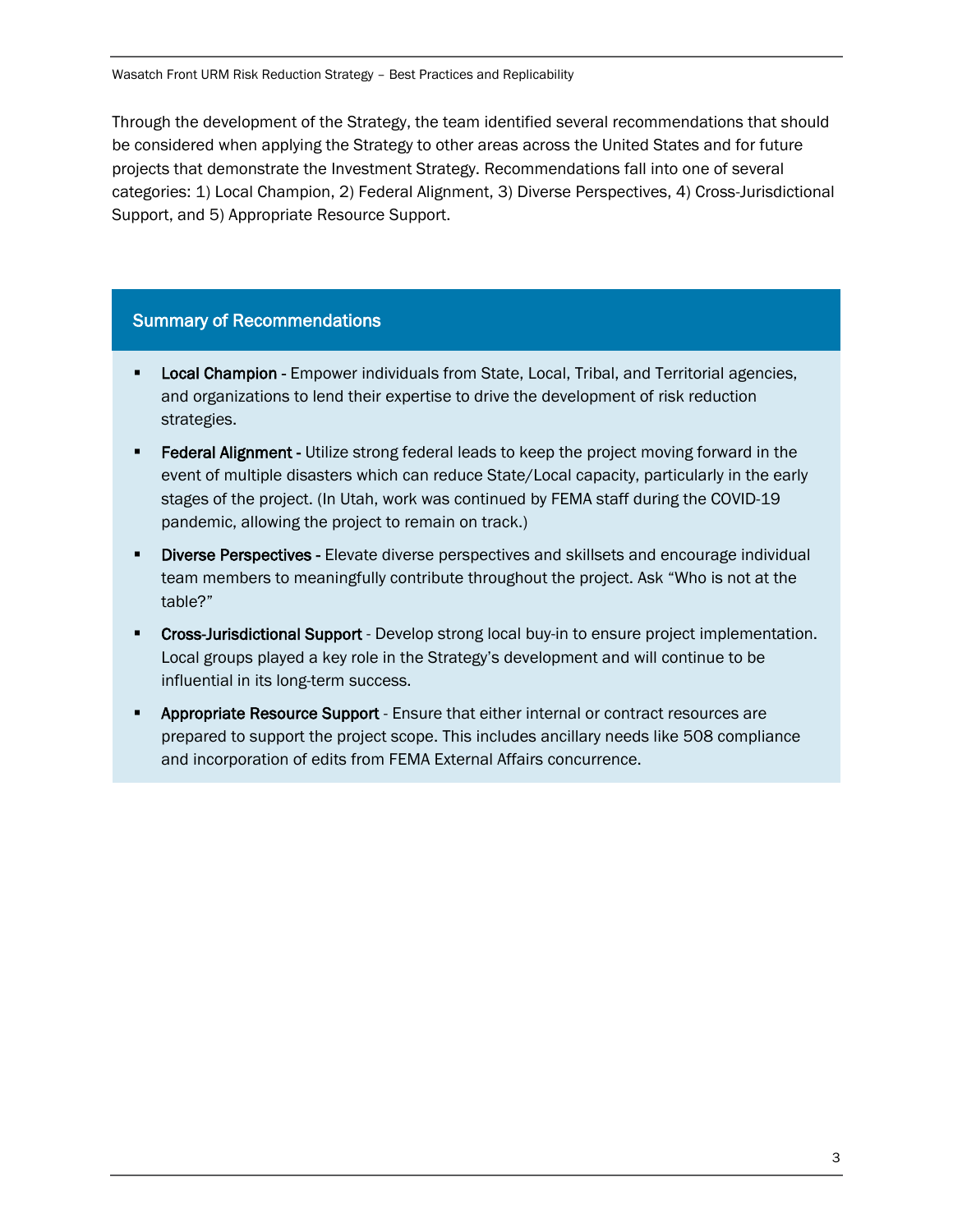### <span id="page-6-0"></span>Wasatch Front URM Risk Reduction Strategy Overview

The Wasatch fault poses one of the most catastrophic natural threat scenarios in the United States. The Wasatch Front has a 43% chance of a magnitude 6.75 or greater earthquake in the next 50 years, and experts project that such an event would be among the deadliest and costliest disasters in U.S. history. In a magnitude 7.0 earthquake on the Salt Lake City segment of the Wasatch fault, FEMA's economic loss model, Hazus, estimates 2,000-2,750 fatalities, 8,000-10,000 injuries potentially requiring hospitalization, and roughly 78,000 displaced households.

The devastating potential of the Wasatch fault is due, in part, to the high likelihood of a large earthquake near Utah's most densely populated urban areas. This danger is heightened by the number of people who live, learn, work, worship, or shop in unreinforced masonry (URM) buildings and may be unaware of the potential danger. Additionally, those who live in URM buildings often include a disproportionate number of disadvantaged and marginalized populations. A typical URM building has brick walls with few, or no steel reinforcing bars. During an earthquake, URM buildings often collapse, both inward and outward.



#### **Figure 1. City bus crushed by URM debris falling from nearby buildings during the 2011 Christchurch earthquake in New Zealand. Twelve of the 13 people on board were killed. Photo credit: Simon Baker6.**

FEMA, Mitigation Framework Leadership Group (MitFLG) partners, and the state of Utah recognize the importance of mitigation in reducing exposure to future losses from disasters. The interagency National Mitigation Investment Strategy (Investment Strategy) — published in August 2019 — was developed to help the nation be more intentional about setting resilience and mitigation investment priorities to benefit the whole community. Due to Utah's URM issues and its dedication to creating a solution, the Wasatch Front URM Risk Reduction Strategy was selected as a pilot project through the Investment Strategy. This project brings together local and national experts to develop a mitigation strategy that highlights key concepts that drive risk reduction outcomes. By learning from Salt Lake City's successful previous investment in mitigation through [Fix the Bricks,](https://www.slc.gov/em/fix-the-bricks/) FEMA and Utah are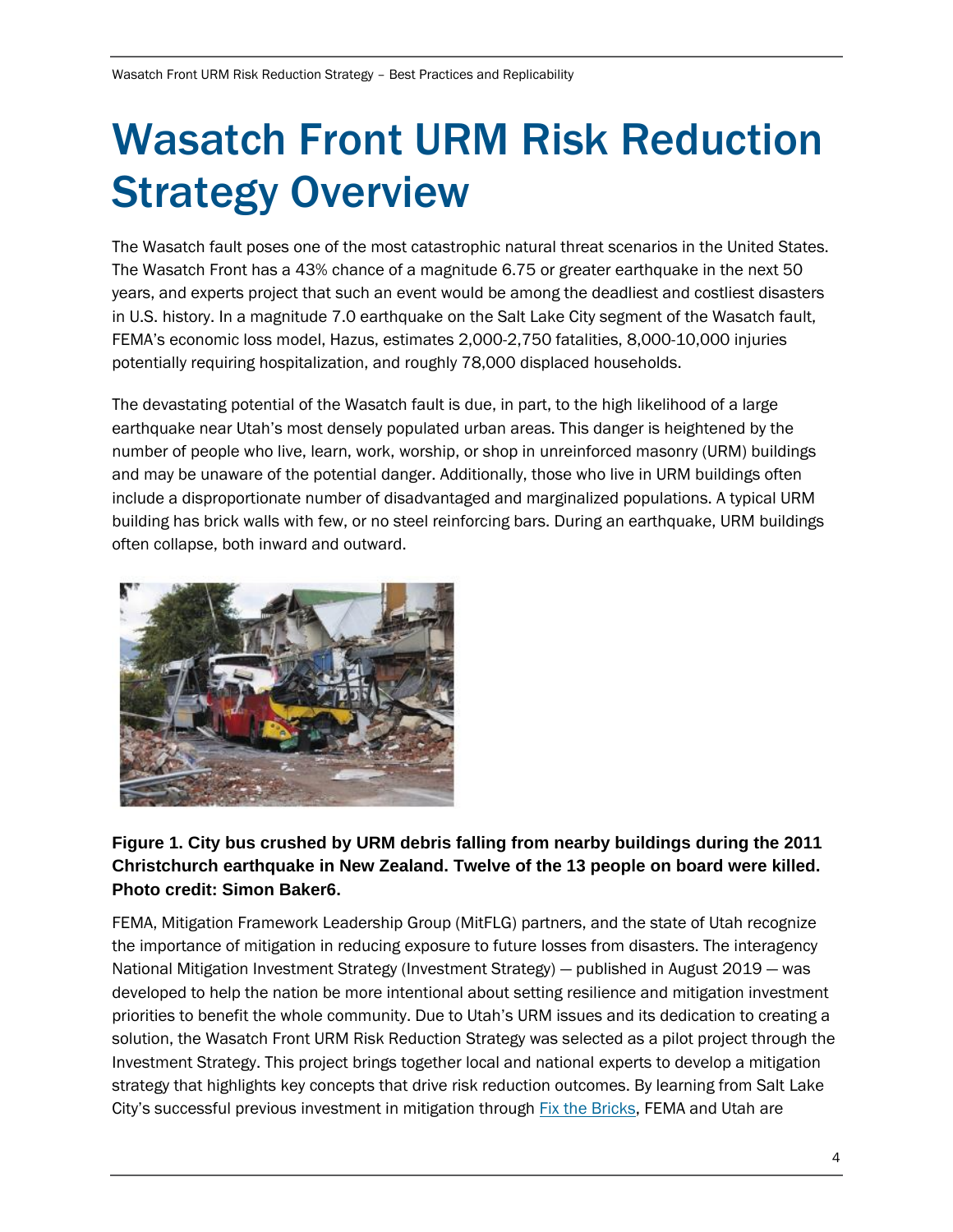collaborating to expand the investment in seismic mitigation, both across the Wasatch Front and nationally, in other seismically active cities. Five recommendations were provided from the Strategy.

#### Wasatch Front URM Risk Reduction Strategy Recommendations

- 1. Unreinforced Masonry School Risk Reduction Program
- 2. Retrofit Program Focused on Government Owned Unreinforced Masonry Structures
- 3. Statewide Unreinforced Masonry Risk Reduction Program
- 4. Utah State Construction Code Enhancement
- 5. Utah State Construction Code Local Amendments

The purpose of the [Wasatch Front URM Risk Reduction Strategy](https://www.fema.gov/sites/default/files/documents/fema_wasatch-front-urm-risk-reduction-strategy.pdf) was to provide Utah with a strategy for significantly reducing the risks posed by URM buildings across the Wasatch Front. This Strategy leverages resources and case studies from Utah and other seismically vulnerable areas. It was developed to be actionable, by recommending best practices in identifying URM buildings, designing retrofits, and developing and implementing programs. While this Strategy was developed for communities across the Wasatch Front, it is also replicable. This document is intended to support and guide the development of URM risk reduction programs across the United States. The Strategy follows guidance from several documents and is intended for two audiences – (1) groups looking to implement similar strategies and (2) the MitFLG as they identify criteria for future projects to demonstrate the National Mitigation Investment Strategy.

The approach of the Strategy is intended to support and guide the development of URM risk reduction programs across the United States. The Strategy follows guidance from several documents and is predominantly grounded in the following publications:

- FEMA P-774: Unreinforced Masonry Buildings and Earthquakes, Developing Successful Risk Reduction Programs.
- **■** Mitigation Framework Leadership Group (MitFLG) National Mitigation Investment Strategy.
- FEMA 275: Planning for Seismic Rehabilitation: Societal Issues.
- Utah Guide for the Seismic Improvement of Unreinforced Masonry Dwellings.
- Utah Students at Risk: The Earthquake Hazards of School Buildings.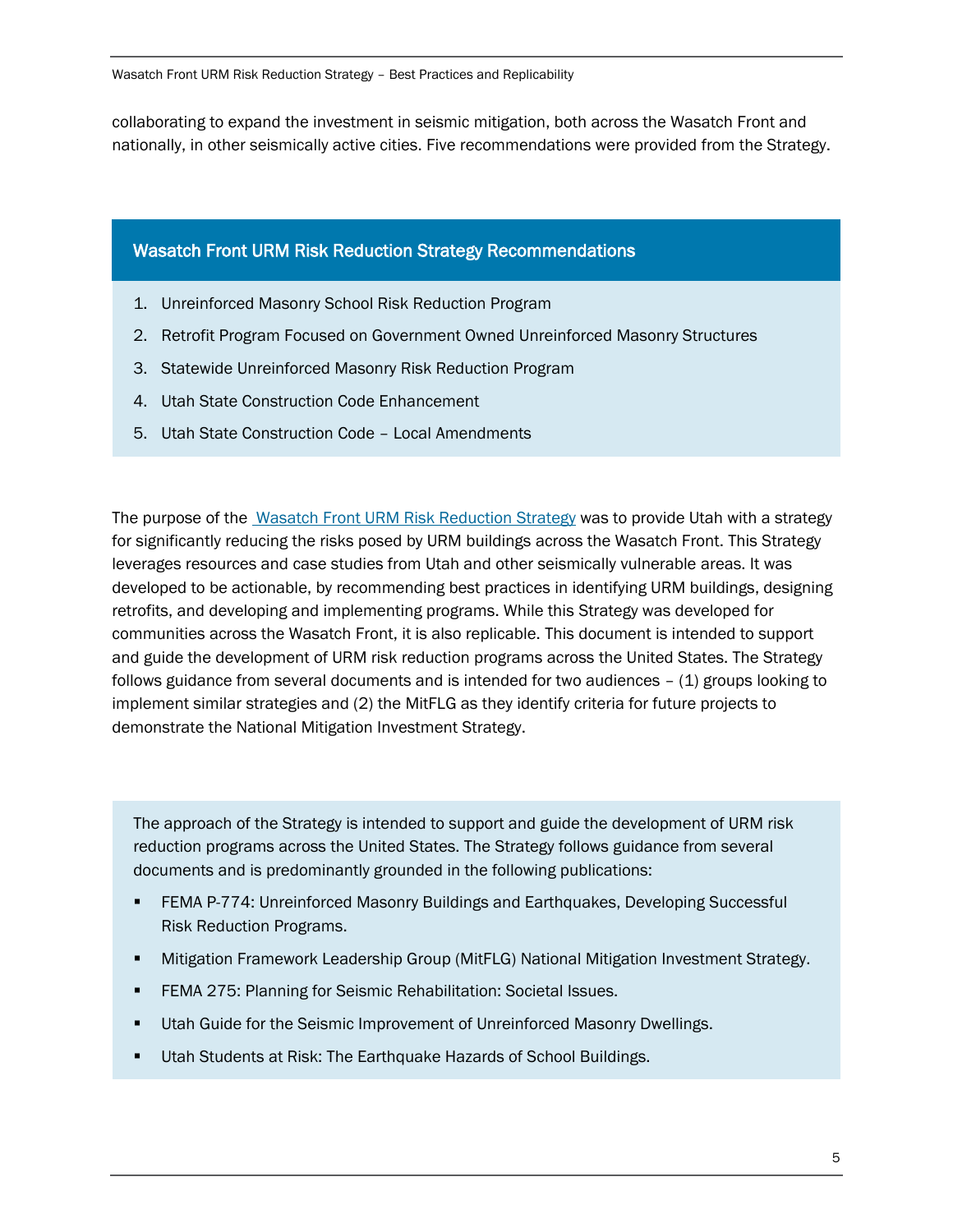### <span id="page-8-0"></span>Best Practices

Through the development of the URM Risk Reduction Strategy, several best practices emerged that supported a successful project and should be considered as criteria for identifying, selecting and/or implementing new mitigation projects and/or when developing a URM Strategy in other states and localities. These identified best practices fall into one of several categories: 1) State and Local Support and Involvement; 2) Resources; 3) Willing Partners; and 4) Achievable Goals and Recommendations.

The project team also found that it was important to have and leverage leadership support, including FIMA Assistant Administrators, FEMA Regional Administrator and Mitigation Leadership, State Directors, and multiple Directors and Chiefs of various organizations to ensure that the Strategy development was prioritized and implemented.

#### State and Local Support and Involvement

The URM Strategy was developed at the direct request from the Utah State Emergency Management Director. Local emergency management, building code, and engineering officials who partnered with the FEMA-led National team were: 1) excited to support the project; 2) knowledgeable about the problems with URMs; 3) capable of driving project direction to ensure it met state needs, 4) able to ensure achievable outcomes; 5) knowledgeable about the local context – what would work and what wouldn't; and 6) familiar with the community stakeholders that needed to be involved in moving the identified mitigation measures forward. More importantly, the State team had strong pre-existing, program-level working relationships with their FEMA counterparts. This was key in developing the trust needed to move the project forward. Without official state and local support, the project would have likely failed. Using locally identified projects ensures strong participation, buy-in, and long-term success.

#### **Resources**

Another important driver of success was the ability of the project team to leverage support and secure resources from FEMA and federal partners, including appropriate Subject Matter Experts (SMEs). FIMA Senior Leadership, FEMA Region 8 Administrator, Mitigation Division Director, and Risk Analysis Branch Chief included the Strategy in their performance plans. This allowed for the dedication of federal support and resources to help drive the development of the Strategy. FEMA staff were able to set aside significant time to work on this project, even during the height of the COVID-19 pandemic and several other major disasters in the Region (including the Magna, UT Earthquake), when FEMA resources were in high demand. Additionally, because of FEMA support at Headquarters and FEMA Regions 8, funding was made available so that the project team could garner the contractor support needed to finalize the Strategy development and documentation. In cases where contractor support is not available, internal resources must be available to provide the same level of project work and scope that would be taken on by contract staff. Contractor support was able to keep the project on track by scheduling meetings with the team and stakeholders and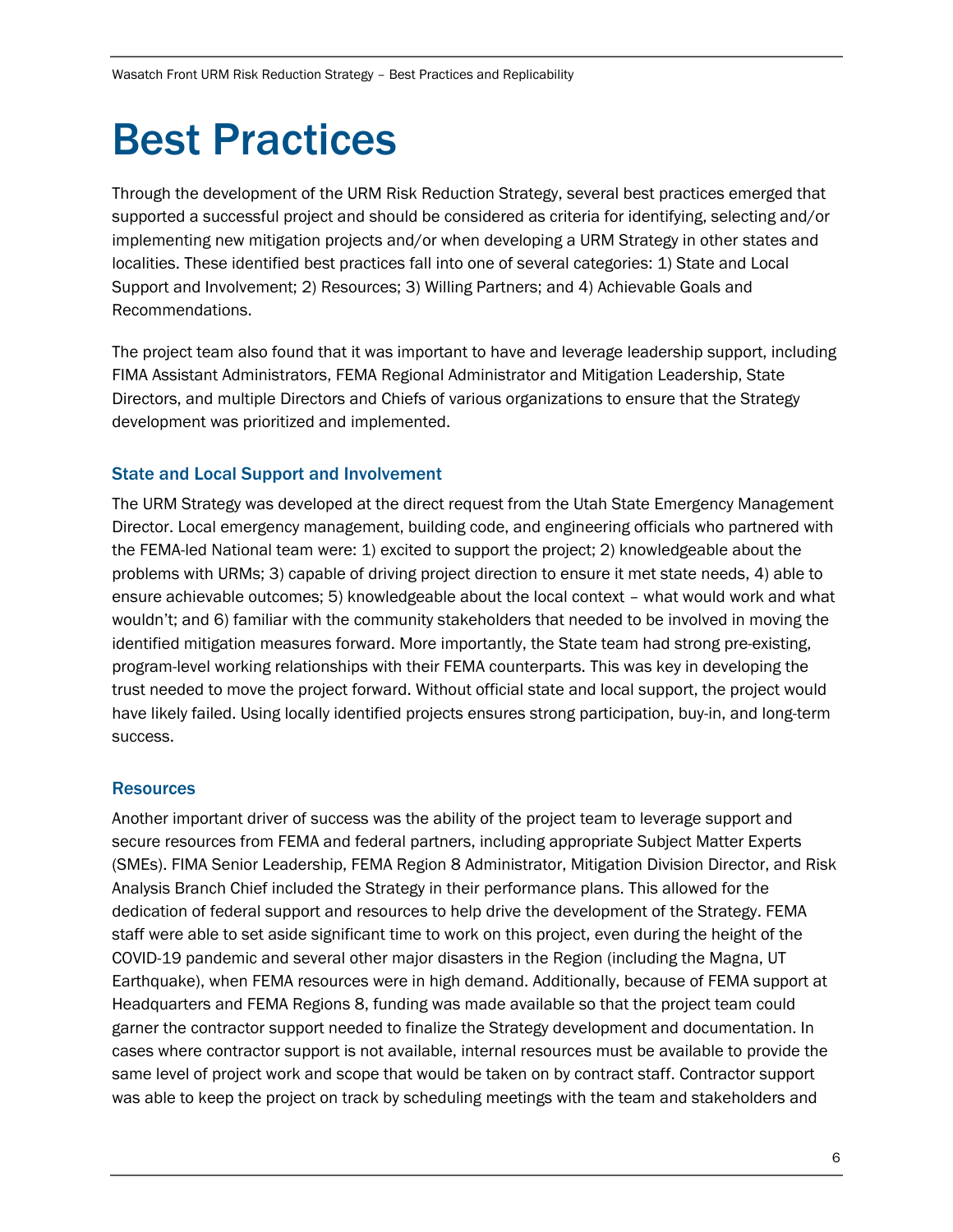taking and distributing notes and documents when FEMA and State staff were overwhelmed with disaster response and recovery.

Throughout the Strategy development, the project team leveraged National Earthquake Hazard Reduction Program resources for SME support. This included structural engineers and building code experts who were able to fill gaps that existed in the contractor support. FEMA also leveraged internal SME support from FEMA Region 10 and Headquarters to cover gaps in Mitigation Planning, Building Codes, and additional earthquake risk-reduction input.

#### Willing Partners Beyond Emergency Management

While States, Local, Tribal, and Territorial partners support mitigation projects, executing a project often requires the support of the entire community for project success. In working with the State of Utah, the project team found that the State's strong pre-existing, program-level working relationship with local and federal partners, statewide non-profit planning groups, private industry, and faithbased organizations, contributed to project success from goal setting to project implementation.

FEMA staff had the support of FEMA leadership to see the project through to completion. Their support included helping to connect funding for a contractor to assist facilitate meetings, provide technical support, and ensure that the Strategy was published.

The partners also allowed the project team to ensure that the Strategy Review Committee had the appropriate technical and local expertise, including individuals representing emergency management, academia, private sector, community planning, nonprofit, and faith-based organizations. In addition to Wasatch Front organizations, many groups from other areas with a high URM risk were involved in the Strategy's development.

#### Achievable Goals and Measurable Outcomes

The project team was able to engage local partners early and often throughout the Strategy development due to clearly defined, actionable goals. While developing the Risk Reduction Strategy, and after seeking valuable feedback from a diverse team of reviewers, the project team collaboratively coalesced around 5 recommendations to put forward. These recommendations were generated with direct input from individuals involved in strategy implementation and soundly rooted in proven risk-reduction methodology. All recommendations were actionable, implementable, and achievable over time. Large scale risk-reduction is possible; however, it requires time and resources.

Finally, the Strategy provides case studies of successful URM mitigation efforts in other states. Setting agreed upon recommendations, like retrofitting schools and expanding successful programs, allowed for easy opportunities to gain local buy-in and effectively share findings.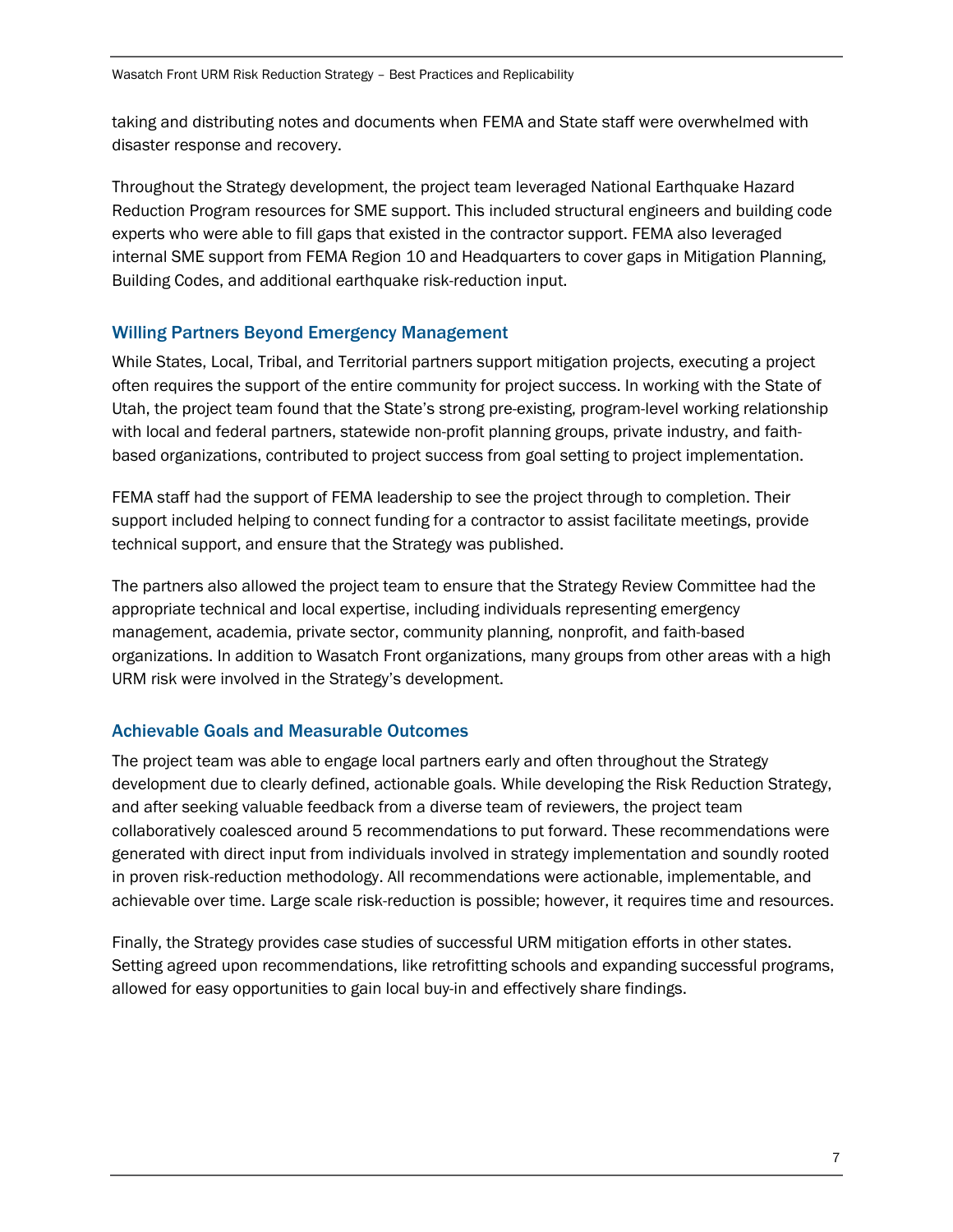## <span id="page-10-0"></span>**Replicability**

Selecting a mitigation project requires an understanding of the feasibility of the project and the identification of potential barriers to implementation. Project owners should determine if there is appropriate institutional capacity to take on the project, and if there is agency, community, regional and/or state leadership buy-in required to move the project forward. In developing the Wasatch Front URM Risk Reduction Strategy, the project team was able to garner support from the Utah Seismic Safety Commission (a Governor appointed group) and other willing partners, including those from other states and localities, who supported the Strategy development with case studies and lessons learned from their communities.

The team considered replicability throughout the development of the URM Strategy and worked hard to ensure the Strategy's recommendations were useful for those outside of Utah. To demonstrate replicability, the team attempted to demonstrate how to make the pilot location-specific; somewhat paradoxically, this ensures that the process is replicable, despite the fact that the risk being mitigated may be different. The five recommendations from the Strategy may be specific goals for Utah, however they also present a path for other states and local governments to follow. Local involvement and priorities must be established to achieve a successful and implementable strategy.

Transferability of the Wasatch Front URM Risk Reduction Strategy is evaluated in multiple aspects including the ability to transfer the methods and procedures to a future mitigation project. The Strategy was designed to provide high-level recommendations that address critical risk-reduction strategies that can be broadly applied to all areas with URM buildings and moderate-to-high earthquake risk. This section highlights considerations when looking to transfer and replicate the Strategy.

#### Evaluate the administrative transferability for the Strategy to other State, Local, Tribal and Territorial locations.

- The target audience is intended to be policy makers with clearly defined and achievable actions, and this is directly transferrable to other strategic risk reduction efforts and for other future projects.
- The involvement of State Department of Emergency Management and Seismic Safety Commission (if applicable) as well as local government, academic, and non-profit leadership should be leveraged for generating ideas and must be willing to make the necessary policy and regulatory changes currently in place to advance the Strategy.
- The incorporation of local non-governmental organizations and private industry leaders willing to support the initiatives.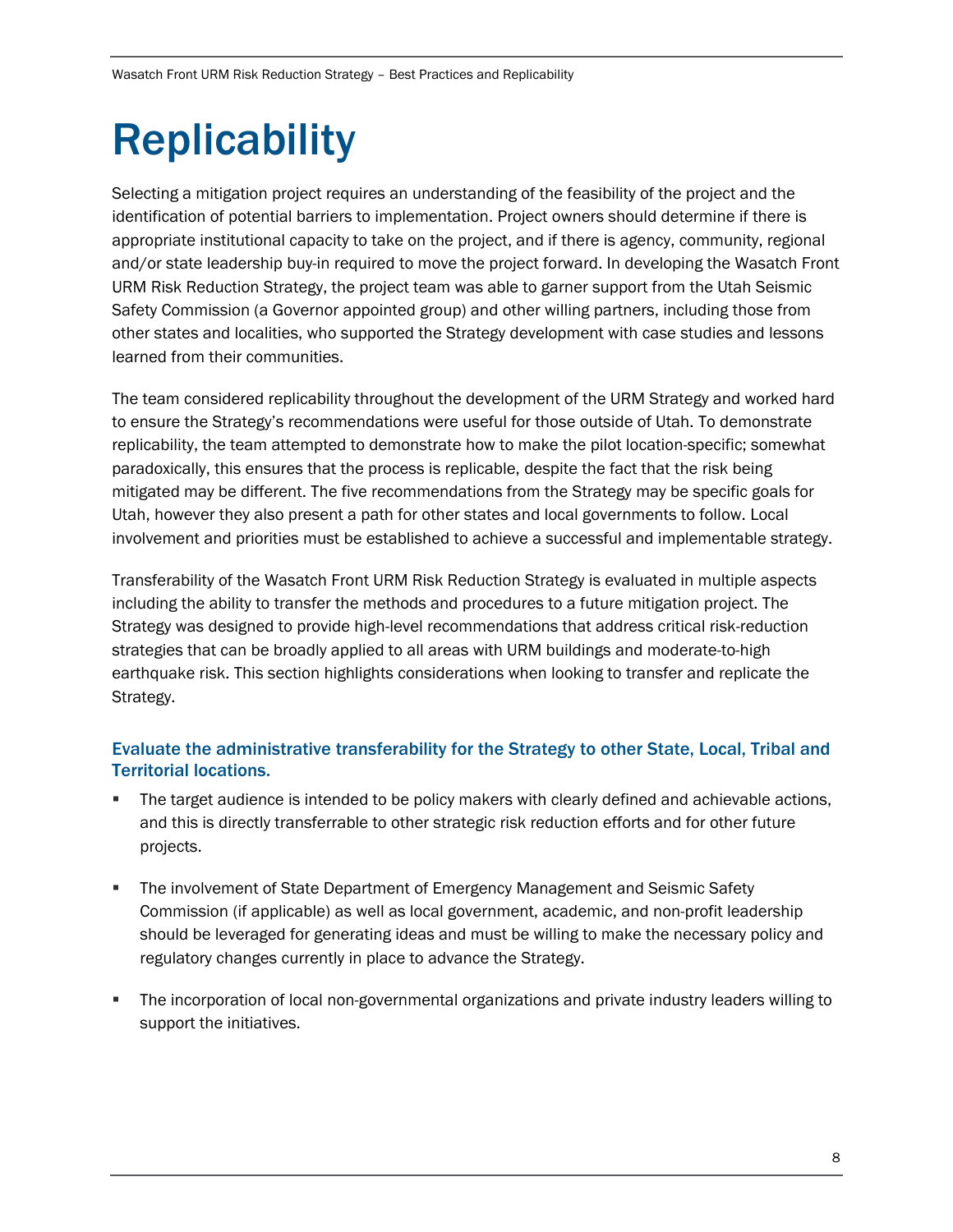Wasatch Front URM Risk Reduction Strategy – Best Practices and Replicability

Further the efforts to assemble the subject matter experts from local, state, academic, and federal partners will be applicable to all other projects. The formation of the risk reduction team is also part of a lesson learned.

#### Evaluate the administrative transferability to partnering federal agencies.

Utilize Executive Orders to encourage risk reduction: Example - Establishing a Federal Earthquake Risk Management Standard [\(EO: 13717\)](https://obamawhitehouse.archives.gov/the-press-office/2016/02/02/executive-order-establishing-federal-earthquake-risk-management-standard) - directing federal agencies to be more in tune with earthquake building standards. The Strategy recommendations can be applied to federal property and buildings to increase their earthquake resilience. These detailed recommendations for retrofits and the analysis of the hazards in areas will be transferable to other federal agencies and programs.

#### Evaluate the transferability of the project to other mitigation types.

- Leverage available natural hazard risk assessment tools to help understand the scope and financial impact of the current built environment as it relates natural hazards and mitigation strategies.
- **Leverage the Strategy's recommendations and vision of promoting the retrofits for public** shelters, existing programs, and building code adoption.
- **•** The strategy should contain equitable recommendations and community engagement is needed for the strategy to be successful.
- Utilize data relating to the high risk and vulnerability of URM to inform future iterations and other risk reduction strategies.
- For projects that are in high-risk earthquake zones and addressing the risks of URM, the Strategy should be leveraged (with minor location-specific adjustments as needed).
- The Strategy was assembled and developed from several URM guidance documents but applied to the local issues and focused on the Wasatch Front in Utah. When transferred to other locations, similar thoughts should be injected into Strategy development.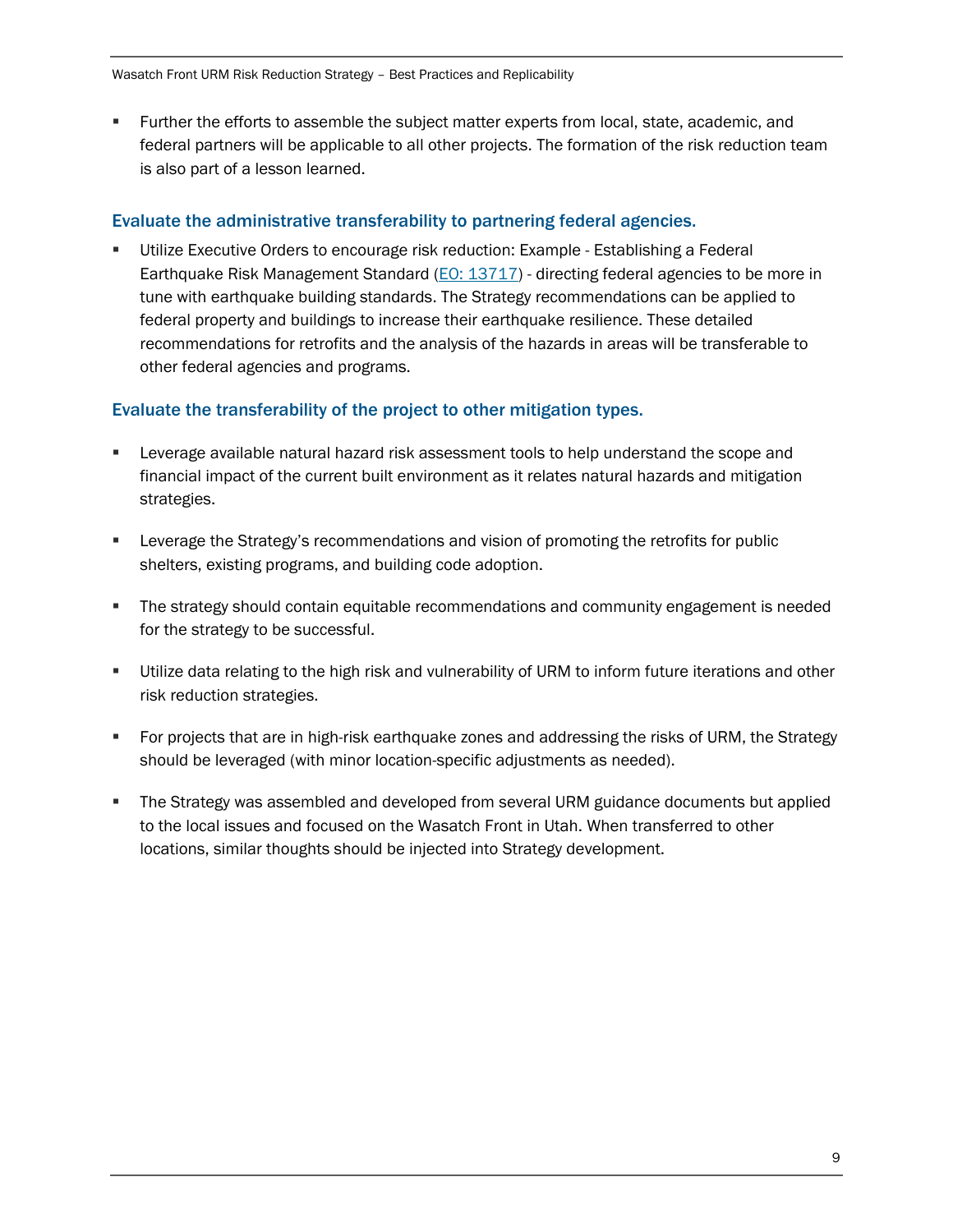### <span id="page-12-0"></span>Recommendations

The project team identified lessons learned, best practices, and recommendations through the development of the Strategy that can be applied to future projects and used for the selection of a future Investment Strategy pilot project. Recommendations have been categorized by the following: 1) Local Champion, 2) Federal Alignment, 3) Diverse Perspectives, 4) Cross-Jurisdictional Support, and 5) Appropriate Resource Support.

#### Local Champion

Future projects should be locally driven and local champions should be identified who can support the development and implementation of the project strategy. If strategy development is chosen for future work, the problem or need should address a local problem that cannot be solved without federal assistance. In development of the Strategy, the project team learned that having a local champion was critical for development, and absolutely necessary to support many of the best practices identified.

The MitFLG allowed for State/Regional expertise to proceed without pre-defining success. However, during the implementation of the Strategy, more coordination is warranted from the MitFLG to gain access to additional Federal programs in support of the Strategy's goals and recommendations.

#### Ability to Measure Success

Future pilot projects will benefit from building success measures and identifying alignment to the Investment Strategy from the beginning of the project. In Utah, integration was planned, however, much of the Investment Strategy work was paused during the COVID-19 response.

Working as a group to understand when the right time is to break into multiple teams. There was the main team, with FEMA and the State who worked with contractors to ensure the project was moving forward, manage risks, and identify next steps. There was another team of reviewers who were brought in from multiple government agencies, non-profit organizations, private companies, and private citizens. The larger team of reviewers mostly focused on their subject expertise and commented on topics within their spheres; few worked to globally improve the document.

- While local stakeholders were plentiful and brought on early, it was not until late in the process we realized there was a lack of involvement from other Federal Agencies and Significant lack of involvement from other State Agencies, potential reasons:
	- $\circ$  Other State Agencies were never invited by Project Team somewhat counterintuitively, due to intense workload of the Strategy,
	- $\circ$  Other Federal Agencies were asked to help, but were limited in their ability at the time due to COVID-19 operations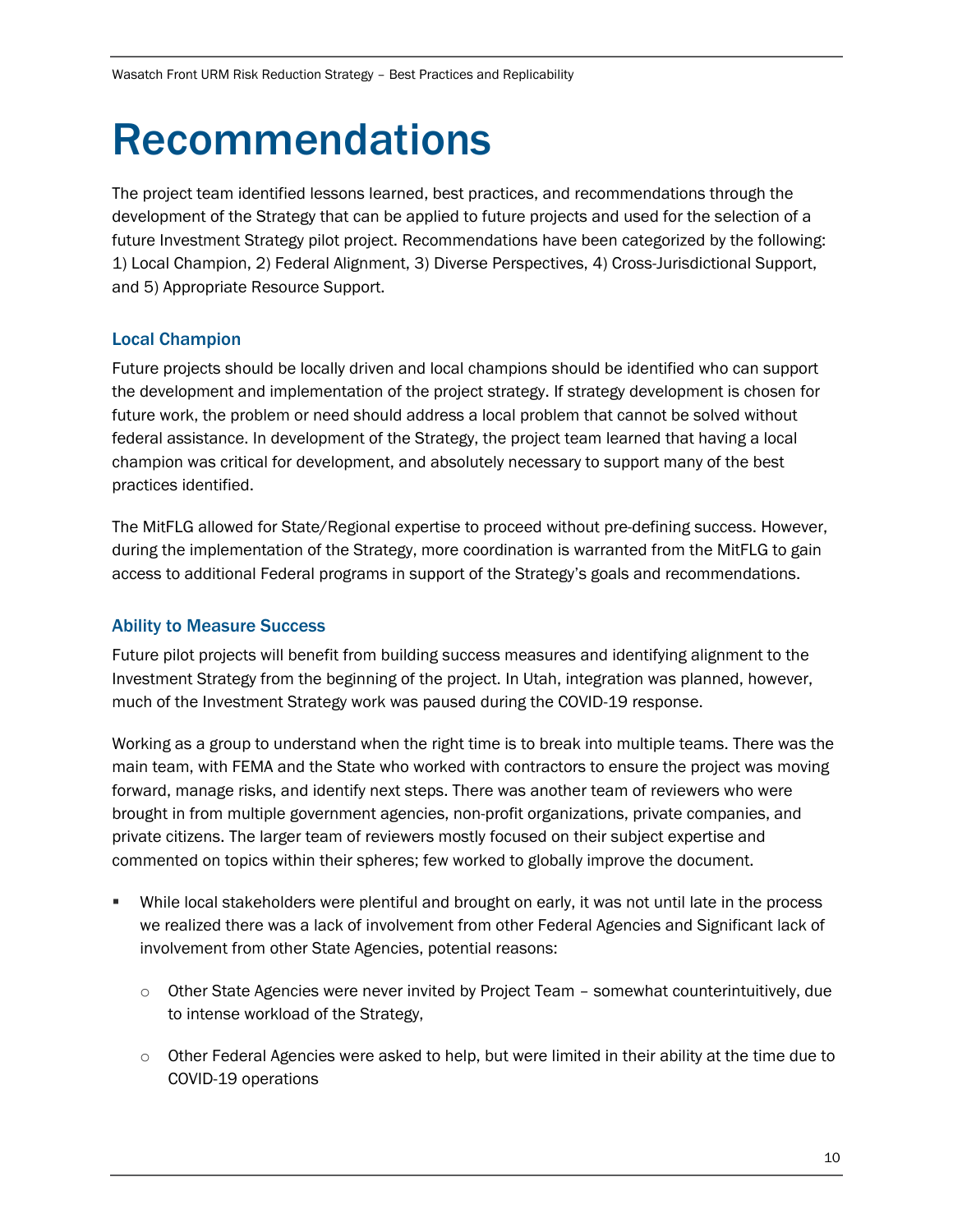- Ensure that level of Federal Support is adjusted based on the desire of the state and local government.
- Lack of clarity surrounding the importance of obtaining input and perspectives from outside the emergency management and engineering fields.

#### Strong Federal Alignment

Future Demonstrate projects should ensure strong alignment from the federal family beyond just FEMA. Many of the MitFLG agencies have the ability and resources to advance the Investment Strategy. FEMA had a strong role in the Strategy's development, and this ended up being beneficial in the long term due to COVID-19 and Earthquake responses.

- Better understand how to gain involvement of multiple Federal Agencies
	- $\circ$  We simply did not get much interest or support from other Federal Agencies this was a missed opportunity to tie in other programs, expertise, funding, professional networks, though some of this work is still ongoing. The project team specifically asked for support from some Agencies, but there was limited interest/availability due to COVID-19.
	- $\circ$  We did get support from State/Local emergency management, as well as State Historic Preservation – all of which was critical
		- ‒ Note: Involvement from additional agencies (Education, Risk Management, Insurance Commissioner, housing/equity-focused orgs, etc.) would have been ideal
- Be prepared to support if needed. When this project started, the team did not know that a worldwide pandemic was around the corner or a M5.7 earthquake in Salt Lake County would occur. Proceeding full speed ahead during a pandemic reduced State/Local involvement in the early stages, and much of the load was carried by FEMA staff and contract support. This was necessary to keep the Strategy development on track.
	- $\circ$  In the Emergency Management world, interruptions are inevitable slack should be built into the schedule for future projects
	- $\circ$  Contract constraints limited flexibility we accelerated when we ideally should have slowed down

#### Diverse Perspectives and Cross-Jurisdictional Support

All Investment Strategy projects should include a diverse set of perspectives from local government. This cross-jurisdictional support as well as integration of non-profit, Academic, and faith-based organizations allow for local influence and issues to be easily identified, and risks mitigated, to ensure long-term project success.